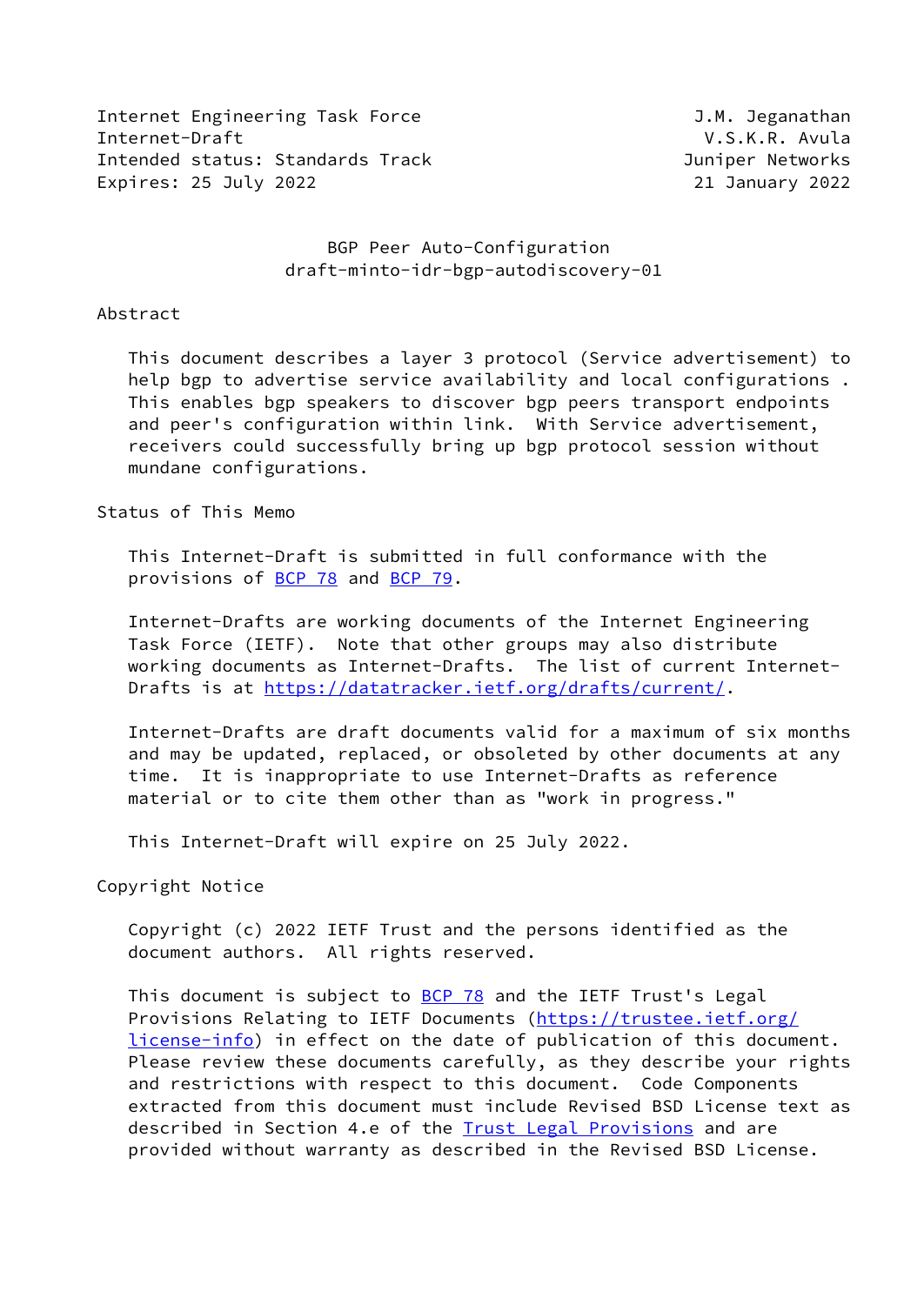<span id="page-1-1"></span>Internet-Draft Abbreviated Title January 2022

# Table of Contents

| 1.                                                |  |  |  | $\overline{2}$  |
|---------------------------------------------------|--|--|--|-----------------|
| 1.1.                                              |  |  |  | $\overline{3}$  |
| 2.                                                |  |  |  | $\frac{1}{3}$   |
| 3.                                                |  |  |  |                 |
| 4.                                                |  |  |  | $\overline{5}$  |
|                                                   |  |  |  | $\frac{5}{5}$   |
| Remaining lifetime TLV<br>4.1.1.                  |  |  |  |                 |
| Config sequence TLV<br>4.1.2.                     |  |  |  |                 |
| $4.1.3$ . Authentication TLV                      |  |  |  | $\underline{6}$ |
| Refresh request TLV<br>4.1.4.                     |  |  |  |                 |
| $4.2$ . BGP service advertisement message         |  |  |  | $\frac{6}{6}$   |
| 4.2.1.                                            |  |  |  |                 |
| Local IPv6 address<br>4.2.2.                      |  |  |  | $\underline{8}$ |
| 4.2.3.                                            |  |  |  | $\overline{8}$  |
| Security Authentication<br>4.2.4.                 |  |  |  | $\underline{8}$ |
|                                                   |  |  |  | $\underline{8}$ |
| 4.2.6.                                            |  |  |  | 9               |
| 5.                                                |  |  |  | $\overline{9}$  |
|                                                   |  |  |  | 10              |
|                                                   |  |  |  | 10              |
| $5.3$ . Transport endpoint reachability 11        |  |  |  |                 |
| Protocol Authentication operation<br>5.4.         |  |  |  | 11              |
|                                                   |  |  |  |                 |
| 7.                                                |  |  |  |                 |
|                                                   |  |  |  | 12              |
| 7.2. TLVs of SA base Message                      |  |  |  | 13              |
| TLVs of BGP service advertisement message<br>7.3. |  |  |  | 13              |
| 8.                                                |  |  |  | 13              |
| 9.                                                |  |  |  | 14              |
| Normative References<br>9.1.                      |  |  |  | 14              |
| $9.2$ . Informative References 14                 |  |  |  |                 |
| Appendix A.                                       |  |  |  |                 |
|                                                   |  |  |  | 14              |

# <span id="page-1-0"></span>[1](#page-1-0). Introduction

 This document describes a layer 3 protocol (Service advertisement)to help bgp to advertise service availability and local configurations . This enables bgp speakers to discover bgp peer's transport endpoints and peer's configuration within link. With Service advertisement, receivers could successfully bring up bgp protocol session without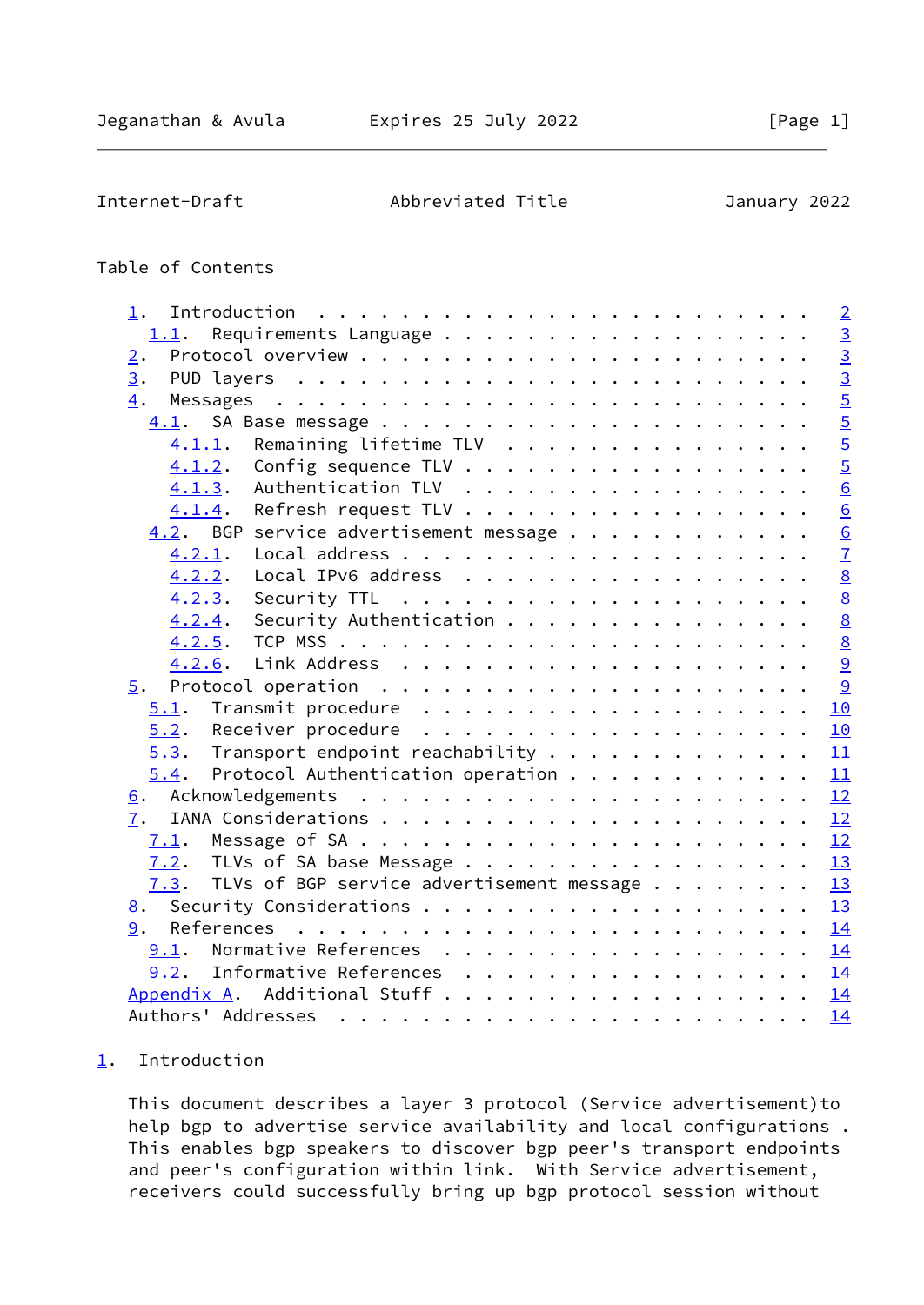mundane configurations.

Jeganathan & Avula Expires 25 July 2022 [Page 2]

<span id="page-2-1"></span>

Internet-Draft Abbreviated Title January 2022

### <span id="page-2-0"></span>[1.1](#page-2-0). Requirements Language

 The key words "MUST", "MUST NOT", "REQUIRED", "SHALL", "SHALL NOT", "SHOULD", "SHOULD NOT", "RECOMMENDED", "MAY", and "OPTIONAL" in this document are to be interpreted as described in [RFC 2119 \[RFC2119](https://datatracker.ietf.org/doc/pdf/rfc2119)].

<span id="page-2-2"></span>[2](#page-2-2). Protocol overview

 This is a simple protocol to periodically send and receive UDP multicast PDU that contains bgp transport information in the form of messages and TLVs. Receiver could use this information to bootstrap the single hop bgp and/or loopback address bgp between directly connected bgp speakers. The advertised information gets expired if it is not refreshed before the lifetime ends.

 This protocol does not provide any reliability of delivery and relies on UDP multicast and periodic send. The current version of this protocol assumes the link MTU is good enough to encode BGP transport information or underlying IP implementation is able to fragment and reassemble for link local multicast PDU. But this protocol is flexible enough to implement a future version of fragment TLV attachment. This is to bypass smaller link MTU for a system or environment preventing IP fragment.

 Service Advertisement (SA) PDU has multiple types of messages. This document defines 2 types of messages. The primary/base messages are required for SA to operate and secondary type messages for BGP service advertisement.

<span id="page-2-3"></span>[3](#page-2-3). PUD layers

 The PDU contains a header followed by variable number of messages. Each message contains variable number of TLVs.

SA uses type-length-value format.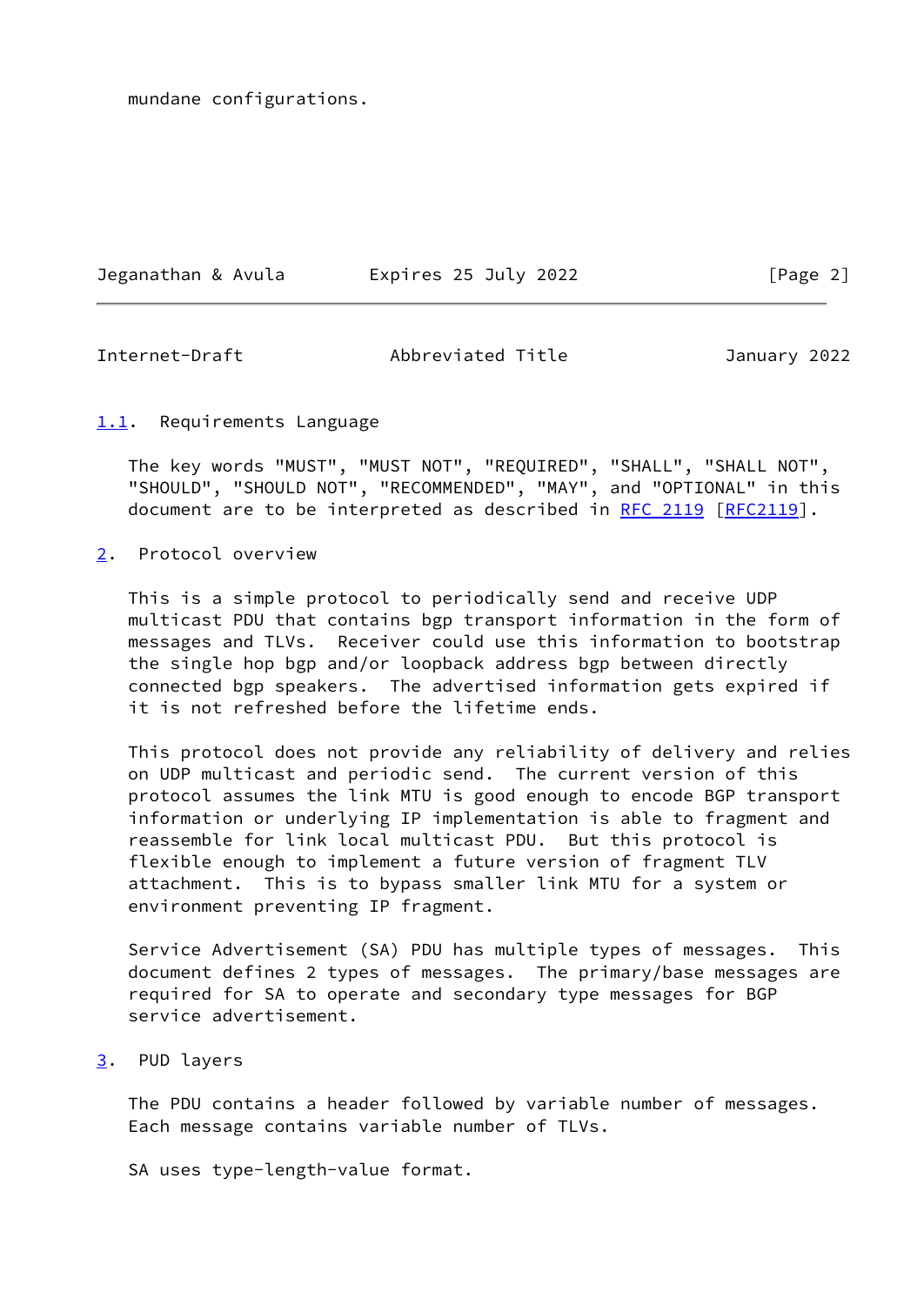$0$  1 2 3 0 1 2 3 4 5 6 7 8 9 0 1 2 3 4 5 6 7 8 9 0 1 2 3 4 5 6 7 8 9 0 1 +-+-+-+-+-+-+-+-+-+-+-+-+-+-+-+-+-+-+-+-+-+-+-+-+-+-+-+-+-+-+-+-+ Type | Length | Value | +-+-+-+-+-+-+-+-+-+-+-+-+-+-+-+-+-+-+-+-+-+-+-+-+-+-+-+-+-+-+-+-+ | Value .. +-+-+-+-+

#### Figure 1

 Type: 1-octet value to interpret the value with in message. Same type value could be reused in different message.

| Jeganathan & Avula | Expires 25 July 2022 | [Page 3] |
|--------------------|----------------------|----------|
|--------------------|----------------------|----------|

Internet-Draft Abbreviated Title January 2022

Length: Specifies length in octets of the value field.

 Value: Octet string that encodes information to be interpreted as specified by the Type field.

SA uses message to group set of TLVs

0 1 2 3 0 1 2 3 4 5 6 7 8 9 0 1 2 3 4 5 6 7 8 9 0 1 2 3 4 5 6 7 8 9 0 1 +-+-+-+-+-+-+-+-+-+-+-+-+-+-+-+-+-+-+-+-+-+-+-+-+-+-+-+-+-+-+-+-+ | message Type | Length | Reserved | +-+-+-+-+-+-+-+-+-+-+-+-+-+-+-+-+-+-+-+-+-+-+-+-+-+-+-+-+-+-+-+-+ | message ID | +-+-+-+-+-+-+-+-+-+-+-+-+-+-+-+-+-+-+-+-+-+-+-+-+-+-+-+-+-+-+-+-+ | TLVs  $+ - - - - -$ 

# Figure 2

message Type: This 1-octet value identifies type of message.

 Message Length: Specifies the length in octets of the Message ID and TLVs.

 Message ID :32-bit value used to identify this message. Used for logging purpose.

SA PDU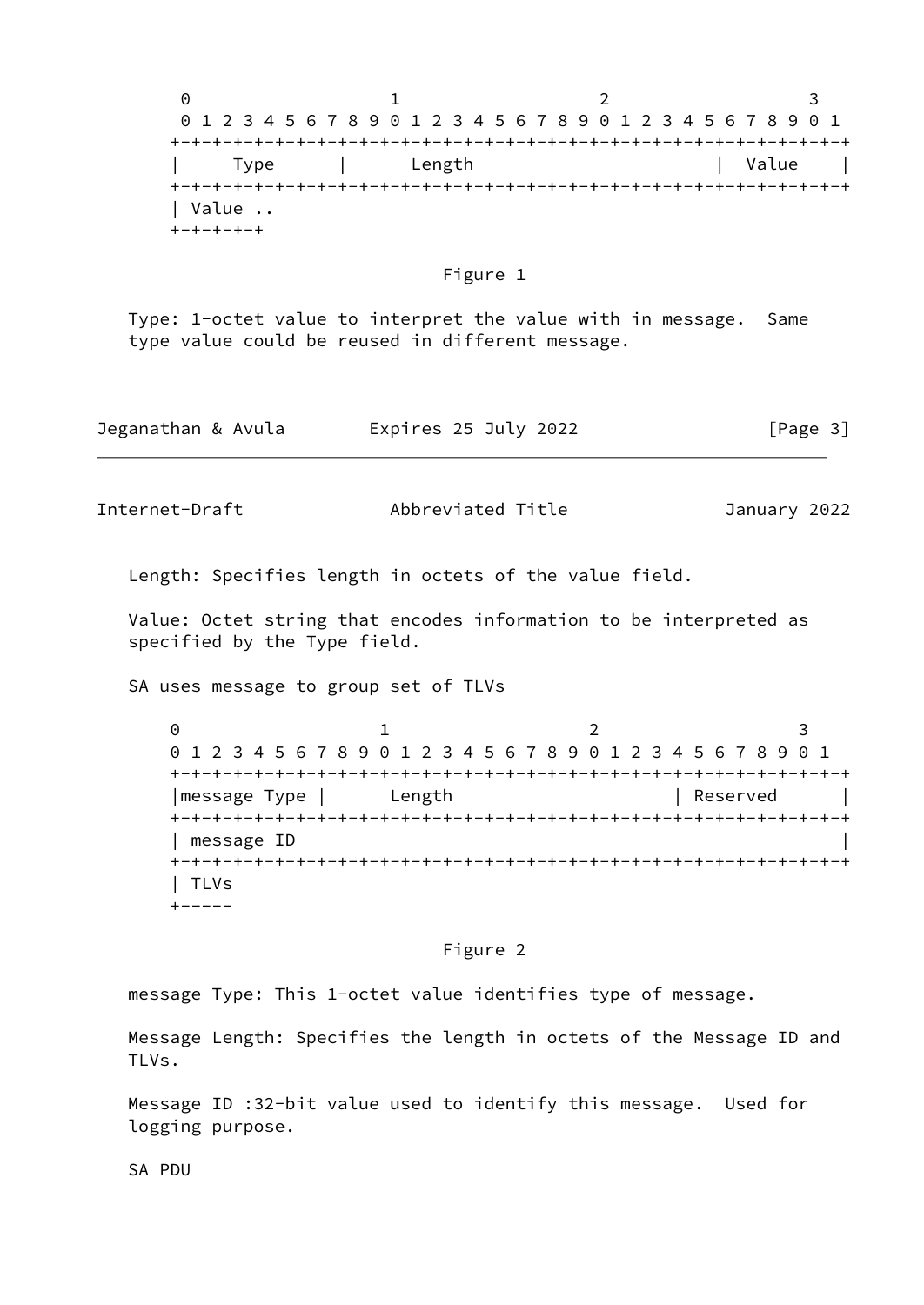

#### Figure 3

 Version: This 1-octet unsigned integer indicates the protocol version. This version of the specification specifies Service Advertisement version 0.

PDU Length: This 2-octet unsigned integer specifies the length

| Jeganathan & Avula | Expires 25 July 2022 | [Page 4] |
|--------------------|----------------------|----------|
|                    |                      |          |

<span id="page-4-1"></span>Internet-Draft Abbreviated Title January 2022

 Identifier: 4 octet field that uniquely identifies PDU sender. BGP id could be used for this purpose. This helps to uniquely identify sender across the parallel links between same nodes.

<span id="page-4-0"></span>[4](#page-4-0). Messages

The document defines following messages.

- 1. SA Base message
- 2. BGP service advertisement message

<span id="page-4-2"></span>[4.1](#page-4-2). SA Base message

 The SA Base message is mandatory message and mainly used for the protocol operation.

The document defines following TLVs for SA Base message.

- 1. Remaining lifetime TLV
- 2. Config sequence TLV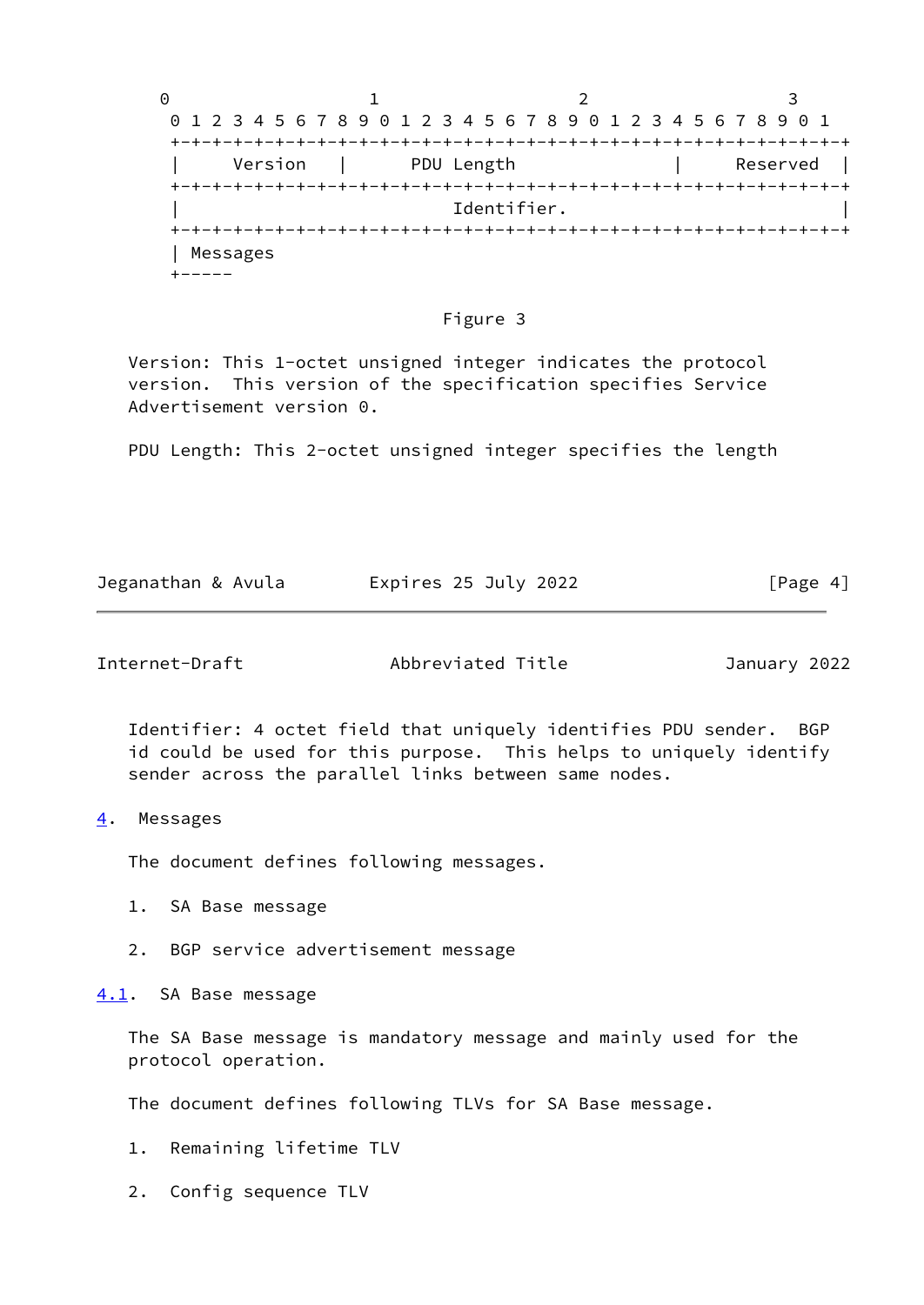- 3. Authentication TLV
- 4. Refresh request TLV

<span id="page-5-0"></span>[4.1.1](#page-5-0). Remaining lifetime TLV

 Remaining lifetime describes how long receiver should keep the state without seeing a PDU from the sender. The lifetime gets updated when receiver accepts the PDU.

Type : 17

Length: 2 octets

Value: Remaining lifetime in seconds

<span id="page-5-1"></span>[4.1.2](#page-5-1). Config sequence TLV

 Specifies a 4-octet configuration sequence number. Receiver could make use the number to detect config change. This will be useful to restart the bgp session with new parameters.

Type : 18

Length: 4 octets

| Jeganathan & Avula | Expires 25 July 2022 | [Page 5] |
|--------------------|----------------------|----------|
|                    |                      |          |

<span id="page-5-3"></span>Internet-Draft Abbreviated Title January 2022

Value: unsigned sequence number

<span id="page-5-2"></span>[4.1.3](#page-5-2). Authentication TLV

Specifies authentication.

? 0 1 2 3 0 1 2 3 4 5 6 7 8 9 0 1 2 3 4 5 6 7 8 9 0 1 2 3 4 5 6 7 8 9 0 1 +-+-+-+-+-+-+-+-+-+-+-+-+-+-+-+-+-+-+-+-+-+-+-+-+-+-+-+-+-+-+-+-+ Type | Length | key-id | +-+-+-+-+-+-+-+-+-+-+-+-+-+-+-+-+-+-+-+-+-+-+-+-+-+-+-+-+-+-+-+-+ | key-id | Sequence number ..| +-+-+-+-+-+-+-+-+-+-+-+-+-+-+-+-+-+-+-+-+-+-+-+-+-+-+-+-+-+-+-+-+ | Seq no | Hash/digest +-+-+-+-+-+-+-+-+-+-+-+-+-+-+-+-+-+-+-+-+-+-+-+-+-+-+-+-+-+-+-+-+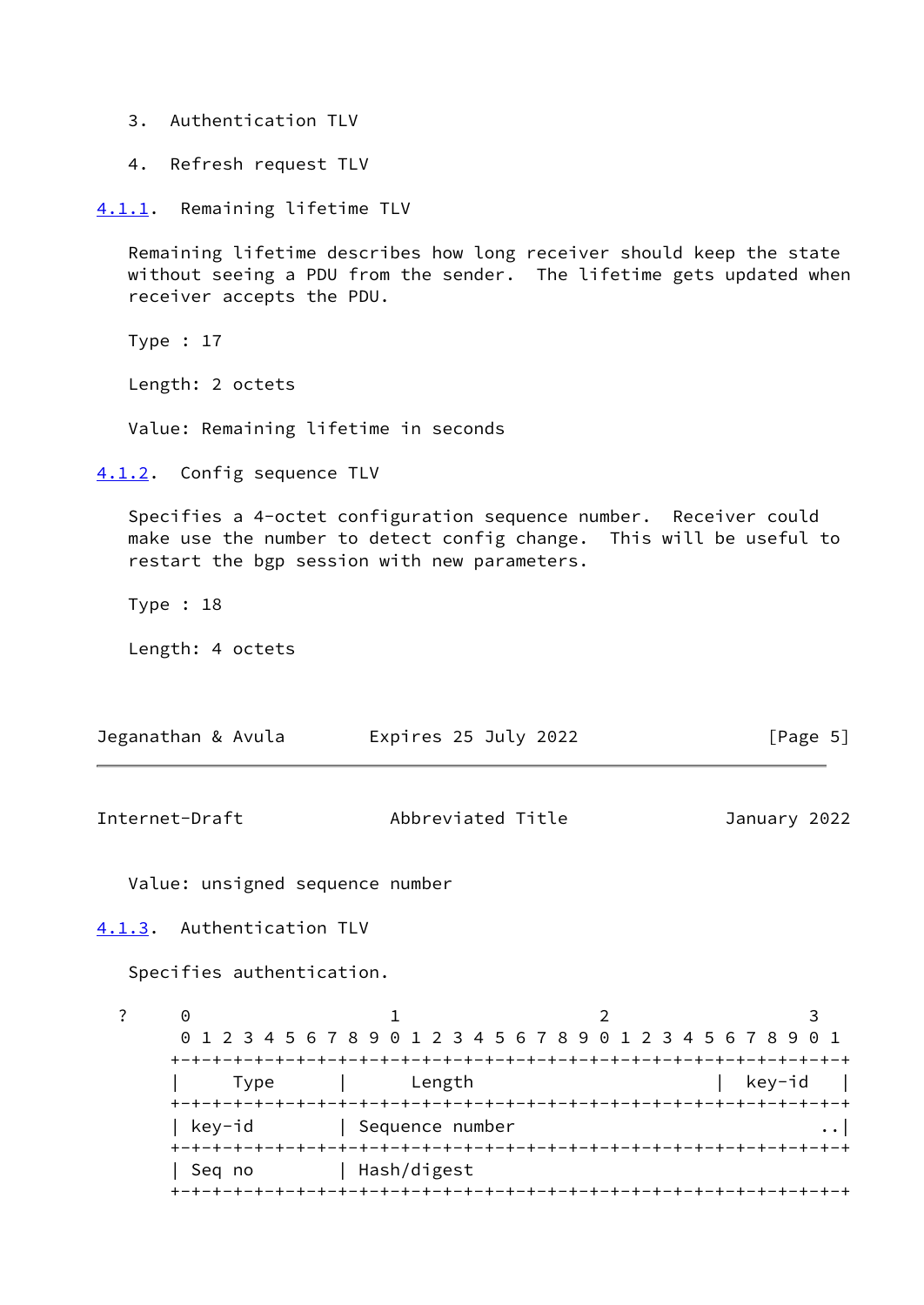Figure 4

<span id="page-6-0"></span> Type : 19 Length: variable key-id : keychain id Sequence-number - 4 byte sequence number of this SA base message. Digest - Hash computed for this message using key-id mapped algorithm [4.1.4](#page-6-0). Refresh request TLV Optional TLV to trigger receivers to immediately send SA PDU. Presence of the TLV indicates sender request refresh. This will be used during the restart to learn about services quickly from connected devices to speed up service discovery. Type : 20 Length: 0 octets [4.2](#page-6-1). BGP service advertisement message BGP Service Advertisement message provides transport information to bring up the bgp session. This document defines transport information TLVs and session information TLVs for BGP Service

Message type of BGP Service Advertisement message: 2.

<span id="page-6-2"></span>

| Jeganathan & Avula    | Expires 25 July 2022                         | [Page 6]     |
|-----------------------|----------------------------------------------|--------------|
| Internet-Draft        | Abbreviated Title                            | January 2022 |
|                       | Following are the Transport information TLVs |              |
| - Local Address<br>1. |                                              |              |
| Security TTL<br>2.    |                                              |              |

3. Security Authentication

<span id="page-6-1"></span>Advertisement messages.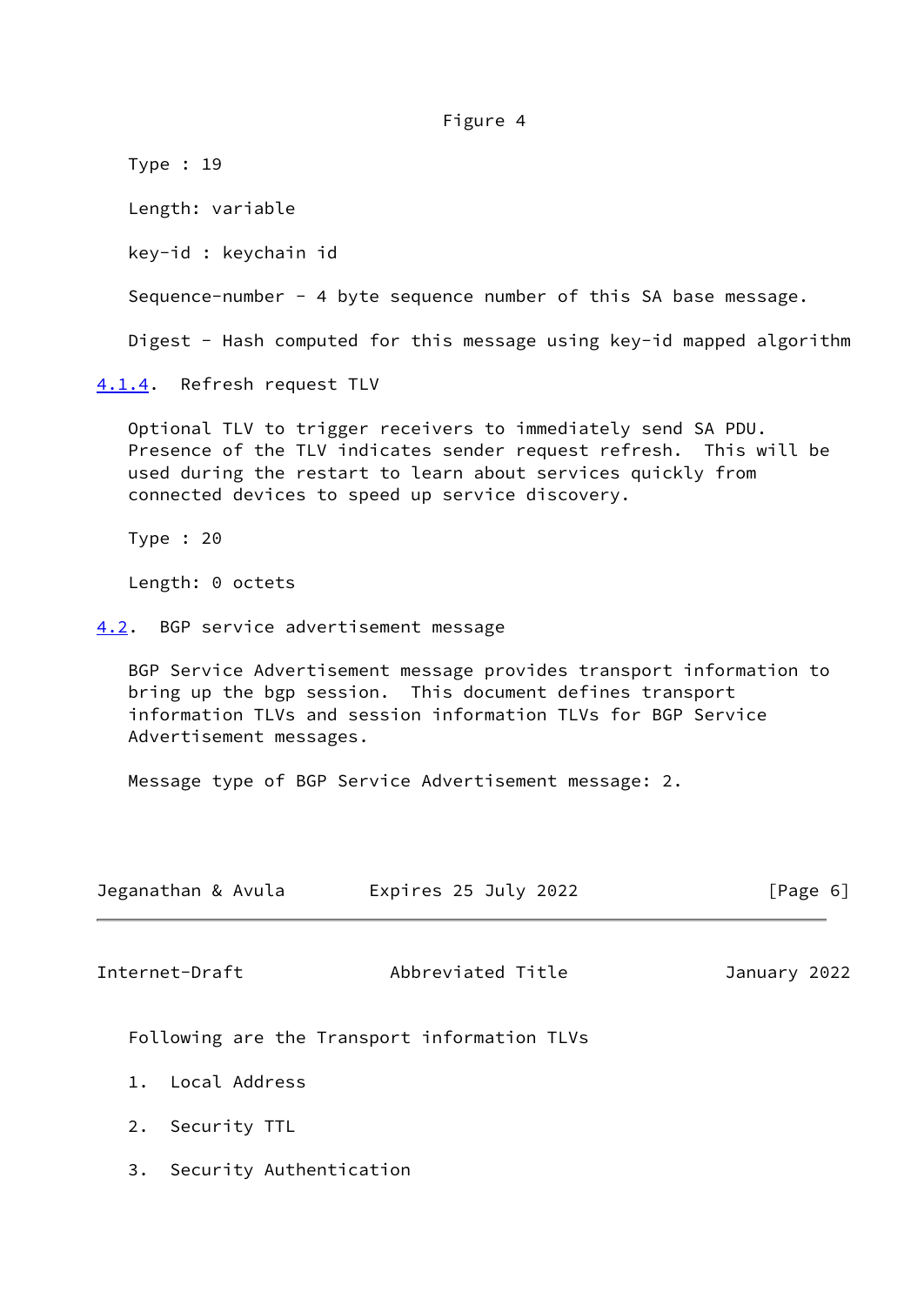- 4. Link Address
- 5. Transport Preference.
- 6. TCP MSS

<span id="page-7-0"></span>[4.2.1](#page-7-0). Local address

 Specifies a local address used for bgp transport connection. Address encoding uses a below format. 2 octets describe the address and followed by address value.

 $0$  1 2 3 0 1 2 3 4 5 6 7 8 9 0 1 2 3 4 5 6 7 8 9 0 1 2 3 4 5 6 7 8 9 0 1 +-+-+-+-+-+-+-+-+-+-+-+-+-+-+-+-+-+-+-+-+-+-+-+-+-+-+-+-+-+-+-+-+ |L| flags | Res | pref | IPv4/v6 Address | +-+-+-+-+-+-+-+-+-+-+-+-+-+-+-+-+-+-+-+-+-+-+-+-+-+-+-+-+-+-+-+-+ | IPv4/v6 Address ... +-+-+-+-+-+-+-+-+-+-+-+-+-+-+-+-+ Address L bit - Address of loopback interface. pref - Preference value of 4 bits. Value from 1 to 15.

0 indicates dont care.

 1 higly preferred and 15 means least preferred. Address - For IPv4 4 octets and IPv6 16 octets

### Figure 5

? 0 1 2 3 0 1 2 3 4 5 6 7 8 9 0 1 2 3 4 5 6 7 8 9 0 1 2 3 4 5 6 7 8 9 0 1 +-+-+-+-+-+-+-+-+-+-+-+-+-+-+-+-+-+-+-+-+-+-+-+-+-+-+-+-+-+-+-+-+ Type | Length | Address1 | +-+-+-+-+-+-+-+-+-+-+-+-+-+-+-+-+-+-+-+-+-+-+-+-+-+-+-+-+-+-+-+-+ | Address1 | +-+-+-+-+-+-+-+-+-+-+-+-+-+-+-+-+-+-+-+-+-+-+-+-+-+-+-+-+-+-+-+-+ | Address2 ... +-+-+-+-+-+-+-+-+-+-+-+-+-+-+-+-+-+-+-+-+-+-+-+-+-+-+-+-+-+-+-+-+

Figure 6

Jeganathan & Avula Expires 25 July 2022 [Page 7]

<span id="page-7-1"></span>Internet-Draft Abbreviated Title January 2022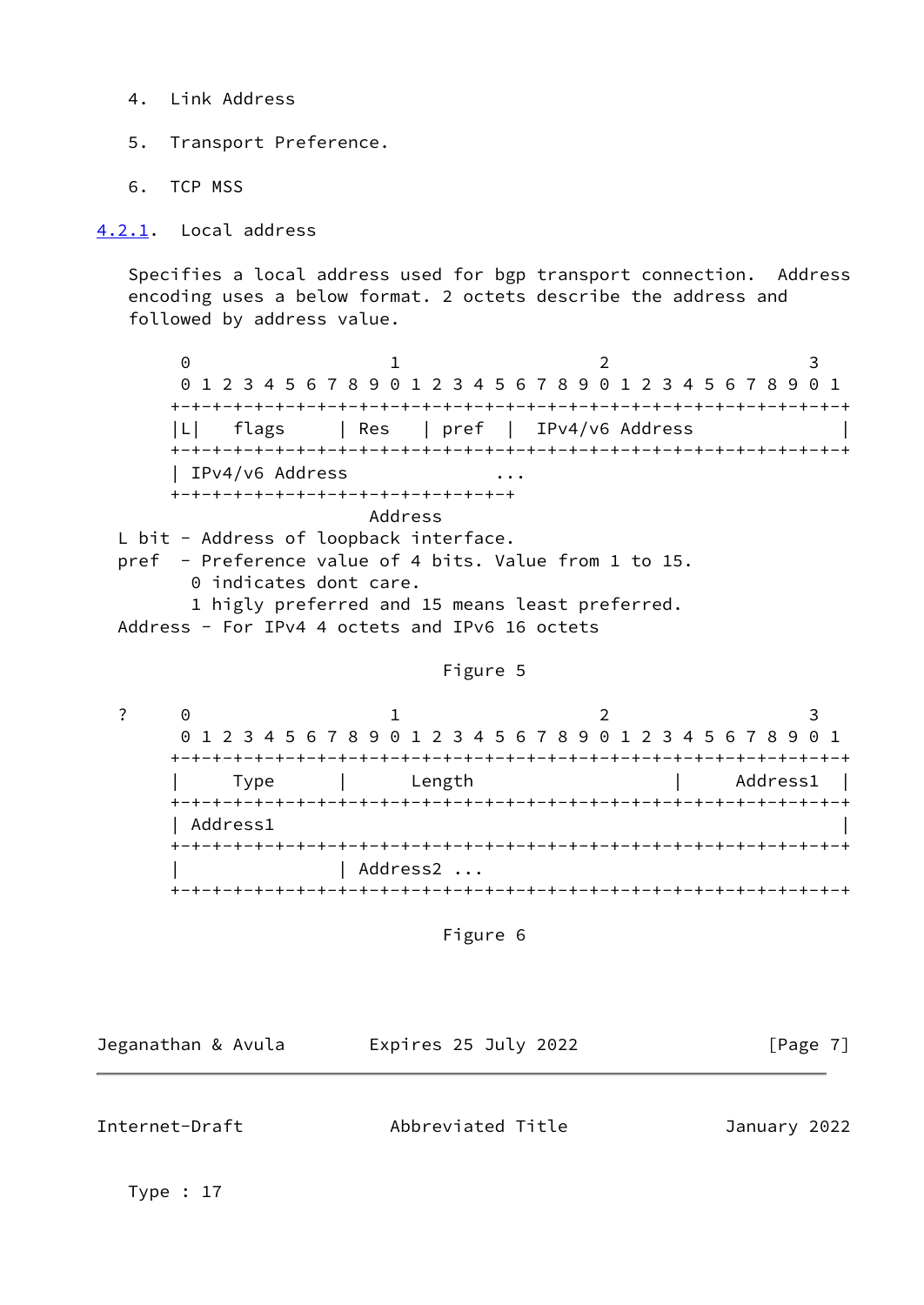Length: variable. multiples of 6 octets

Value: IPv4 addresses with address encoding.

<span id="page-8-0"></span>[4.2.2](#page-8-0). Local IPv6 address

Specifies a IPv6 local address used for bgp transport connection.

Type : 18

Length: multiples of 18 octets

 Value: IPv6 addresses with address encoding used for transport connection.

<span id="page-8-1"></span>[4.2.3](#page-8-1). Security TTL

TTL be accepted for bgp messages

Type : 19

Length: 0

 Value: Presence of this TLV indicates that receiver accepts only packets with 255 TTL.

<span id="page-8-2"></span>[4.2.4](#page-8-2). Security Authentication

Type : 20

Length: 1

Value:This supports only two values 0 and 1.

 0 indicates TCP md5. 1 indicates TCP-AO Absence of this TLV indicates, no authentication used for connection.

<span id="page-8-3"></span>[4.2.5](#page-8-3). TCP MSS

TCP MSS used for the connection

Type : 21

Length: 4

Value:Value in bytes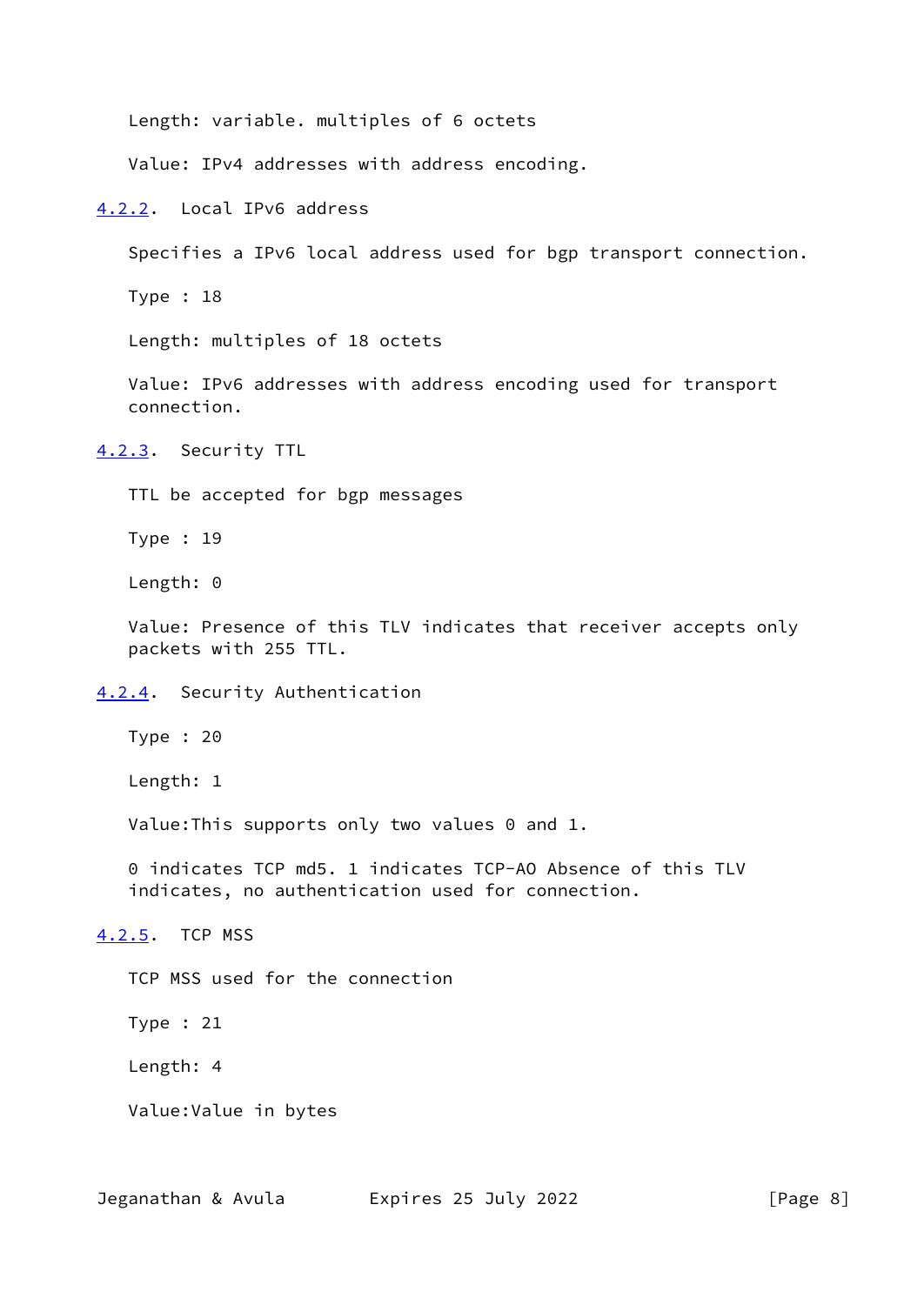<span id="page-9-1"></span>Indicates the preference of TCP MSS for the transport connection.

<span id="page-9-0"></span>[4.2.6](#page-9-0). Link Address

 This could be used for receiver to get nexthop information for local address TLV when sender's running IPv4 PDU and prefer IPv6 transport and vice-a-versa. This could also be used to provide reachability to loopback addresses with link address.

Type : 22

Length: 4 for IPv4 address and 16 for IPv6 address 6 for mac address.

Value:interface IPv4 or IPv6 or mac address .

<span id="page-9-2"></span>[5](#page-9-2). Protocol operation

 A sender should periodically send PDU to refresh the advertised information before its lifetime expires. An implementation may send PDU well before the lifetime expires based on specific events. These events could be a local config change or discovering a new advertiser. Also, implementation could switch to fast refresh when content of the pdu changes and move back to regular refresh interval. The fast refresh will help in quicker discovery and may help update content in case of auto order delivery. As stated above, this is purely an implementation technique than the protocol mandate.

 To discover multi-data(IPv4/IPv6) protocol environment(mixed transport mode in a single link) sender shall send both data-protocol pdu based on local configuration. When sender choose to send both data protocol PDU it should make sure that semantic content of the messages should be same. An implementation may choose to use preferred data protocol PDU as primary send PDU and only send other data protocol PDU during the interesting events. This optimization is only possible when all the known advertisers participates in both data-protocol.

 A sender should send PDU to refresh before previously advertised lifetime expires. If bgp is configured with only one transport address family(IPv4/v6) then sender shall only send corresponding data protocol PDU. If both addresses are configured, then it shall use both data protocol PDUs. PDUs are sent with source address as link primary address and destination is link local all- routers with TTL 255. If authentication is enabled then add authentication TLV using the authentication procedure described in authentication section. Populate other TLVs based on local preference and send the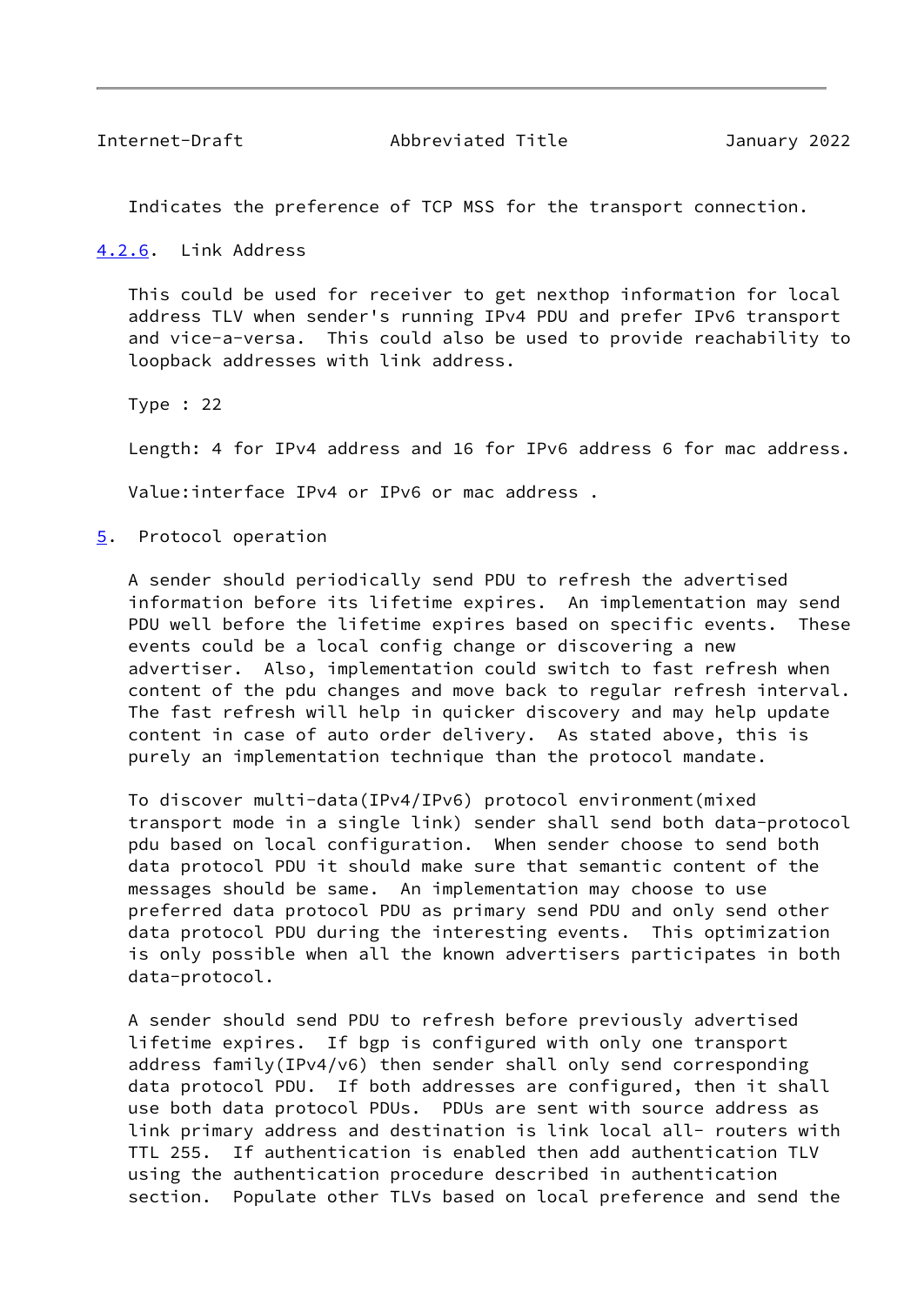PDU on configured link. Semantic content (transport and session information) of the PDU should be same irrespective of data protocol.

| Jeganathan & Avula | Expires 25 July 2022 | [Page 9] |
|--------------------|----------------------|----------|
|--------------------|----------------------|----------|

<span id="page-10-1"></span>Internet-Draft Abbreviated Title January 2022

 Receiver resets the state when it accepts new PDU irrespective of the data protocol. Receiver shall add a route for the address in local address TLV with nexthop as source address of the PDU if PDU(PUD) data protocol and local address is same address family. Otherwise if link address is available, it could be used as nexthop for the address in local address TLV. Receivers consolidate state from various TLVs and pass it on to BGP for the session opening. An implementation could only notify if the state change from previous reported state to bgp or the configuration sequence number changes from the receiver. How bgp uses this information is beyond the scope of the document.

### <span id="page-10-0"></span>[5.1](#page-10-0). Transmit procedure

 PDUs are sent with source address as link's primary address and destination is link local all-routers with TTL 255. PDU is sent to SA UDP port(179 if assigned). After the header, SA Base message should be first message. If authentication is enabled then add authentication TLV using the authentication procedure described in authentication section. This authentication TLV should be first TLV of PDU. Add lifetime and config sequence TLVs defined in this document. Both these TLVs are mandatory TLVs. After the SA base message, add bgp service advertisement message with appropriate TLVs.

<span id="page-10-2"></span>[5.2](#page-10-2). Receiver procedure

When a SA PDU received, following sanity procedure must be followed.

If TTL is not 255 then discard the PDU.

 If the version is not compatible (Only compatible version is 0) then discard the PDU.

If the PDU length is greater than IP header length, then discard it.

If the first message is not SA Base, then discard the pdu.

 If authentication is enabled and first TLV in the SA base message, then discard the PDU.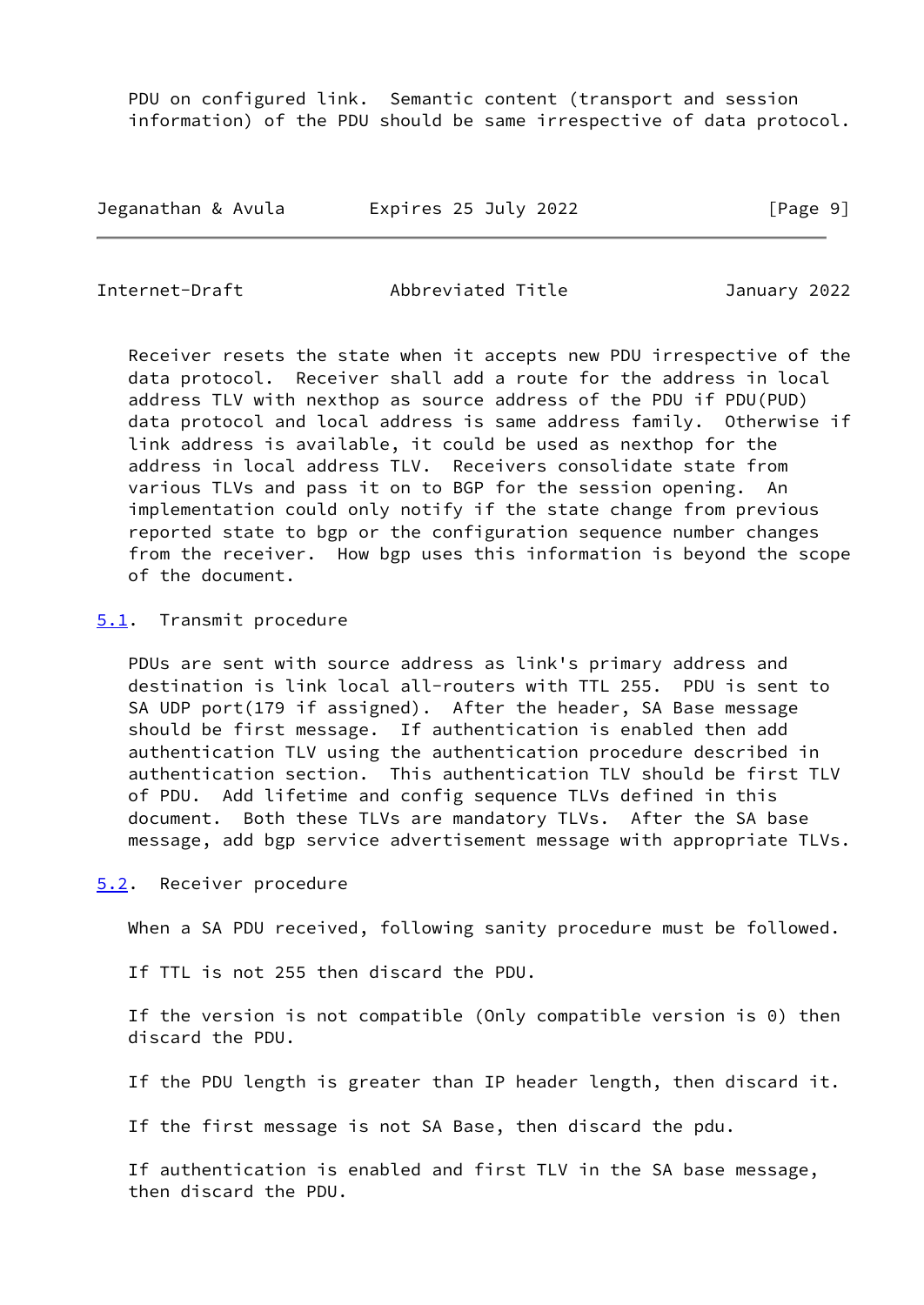If authentication is enabled, then follow the authentication procedure.

If authentication is failed, then discard the PDU.

Jeganathan & Avula Expires 25 July 2022 [Page 10]

<span id="page-11-1"></span>Internet-Draft Abbreviated Title January 2022

 With above steps, sanity of the PDU header is verified. Receiver should start decoding the TLV information. Once all the TLV sanity checked receiver shall keep the decoded information. If the receiver decides to keep the information, then it should start a timer with specified lifetime or refresh lifetime with newer one.

 The identifier in PDU header uniquely identifies the advertisement. An implementation could either implement neighbor semantic or state semantic from the advertised information along with identifier. This document does not recommend one or other.

 Received and decoded information shall be passed on to bgp if the content does not match with last received or the local config has changed. This is a desired optimization, so that SA does not unnecessarily trigger failed bgp session open attempts. How bgp uses this information is beyond the scope of the document.

<span id="page-11-0"></span>[5.3](#page-11-0). Transport endpoint reachability

 Advertised local address reachability can either be gathered from the source address or a link address TLV. Source address of the PDU may not give reachability for all deployment(Sender using the IPv6 data protocol but prefer v4 transport). In those cases, link address TLV will provide reachability.

<span id="page-11-2"></span>[5.4](#page-11-2). Protocol Authentication operation

 A sender that wants to authenticate Service messages should include Authentication TLV as part of SA base message.

 Sender needs to include all the fields of Authentication TLV as shown in [section 4.1.3.](#page-5-2) It needs to assign a unique KEY-ID to each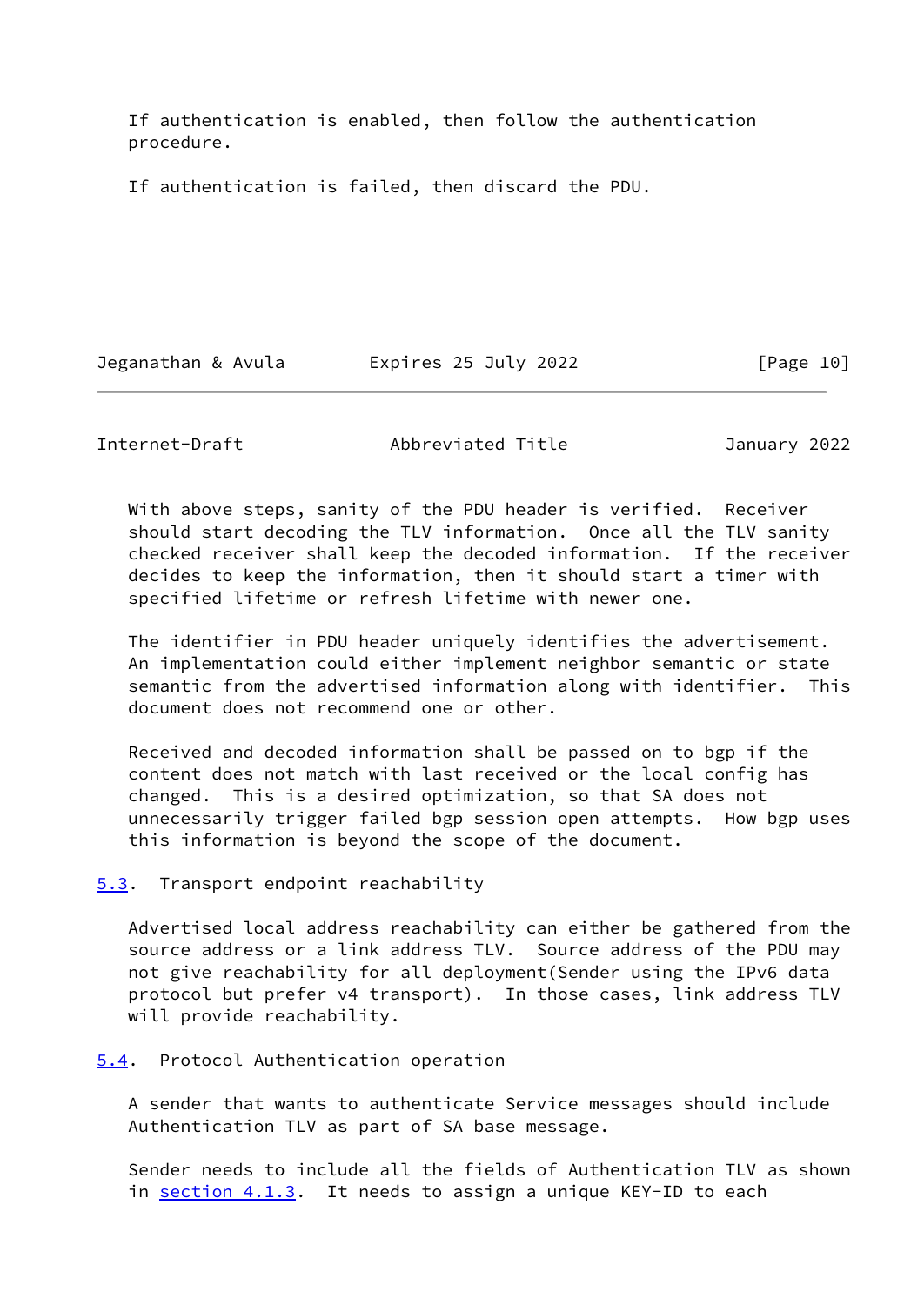authentication combination configured on the device. Key-length needs to be set to configured key's length in bytes. Sequence number is a 32-bit unsigned integer that may increment by one each time a new message is sent. Any change in TLVs for a previously advertised local address needs to be sent with an incremented TLV. Digest value can be of variable length depending upon type of authentication being used. This value is calculated over all the contents of service message.

 Receiver on receiving this TLV has a sequential processing of individual fields of TLV. Sequence number is read from TLV and is compared against any existing state from this sender. If sequence number is lesser than previously received, this packet is dropped except when bgp session goes down.If last received sequence number was m and current received sequence number is n, n needs be in range of  $[m+1, m + 2<sup>0</sup>(32 - 1)]$ . This exception is needed to handle a

| Jeganathan & Avula | Expires 25 July 2022 | [Page 11] |
|--------------------|----------------------|-----------|
|--------------------|----------------------|-----------|

<span id="page-12-1"></span>Internet-Draft Abbreviated Title January 2022

 restarted sender who is unable to retrieve earlier sequence number due to restart. This is required when SA uses bigger lifetime. After getting KEY-id, it checks for a matching KEY-ID on it. If it does not exist, packet is dropped. Next Key-length of locally configured key is compared against key-length received in this TLV, if they do not match packet is dropped. Similarly, a comparison is done for authentication types of locally configured key and received TLV. If they do not match, packet is dropped. After above checks, hash is computed for all the contents of service with locally configured key and compared against received hash value. If they are same, authentication information matches with local configuration and messages can be further processed with protocol operations depending on type of this message.

<span id="page-12-0"></span>[6](#page-12-0). Acknowledgements

 Jeffrey Hass provided many useful technical and editorial comments and suggestions for improvement.

<span id="page-12-2"></span>[7](#page-12-2). IANA Considerations

 This document requests IANA to allocate a new UDP port (179 is the preferred number ) and 2 message type code for service advertisments.

Value TLV Name Reference -----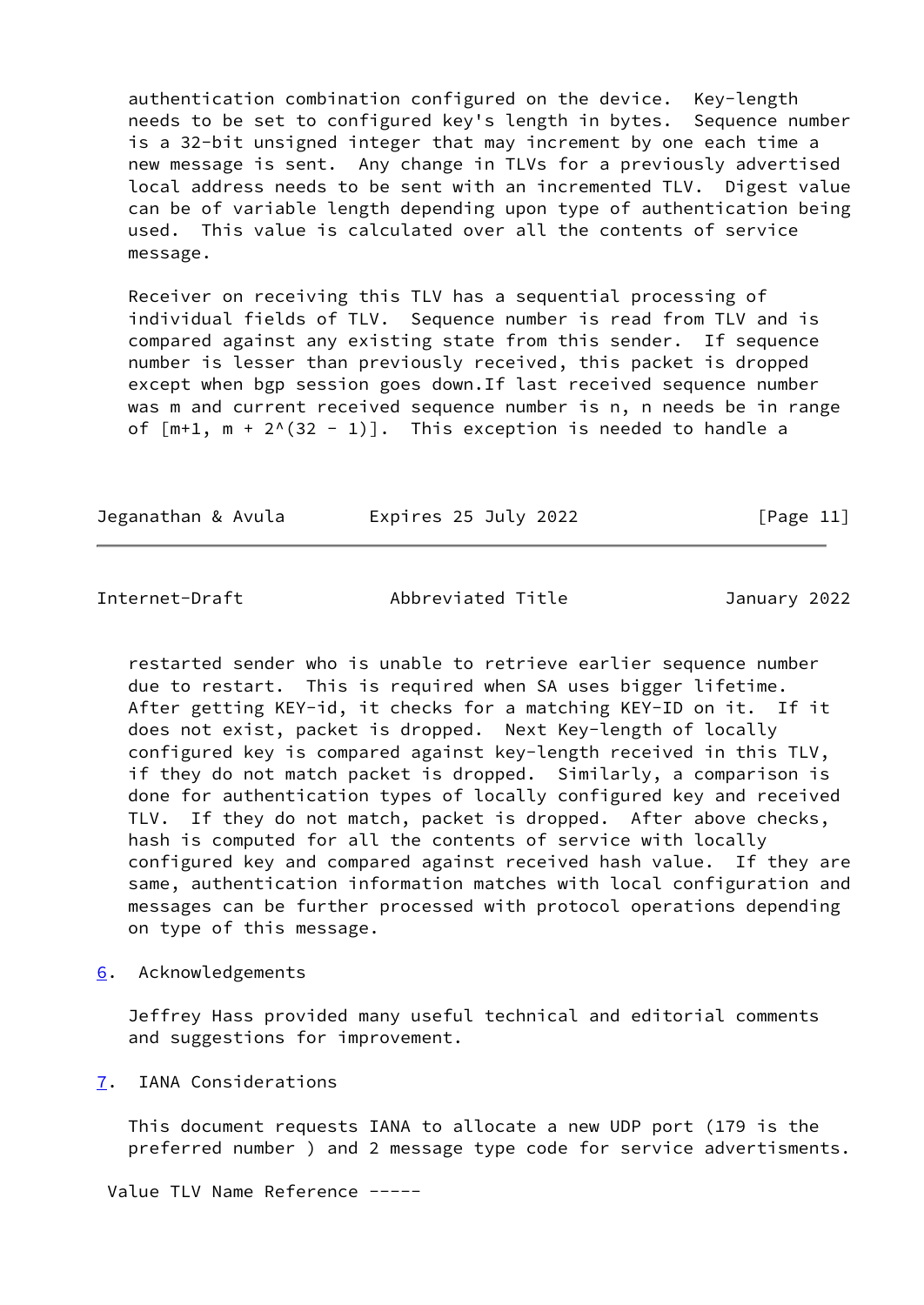------------------------------------ ------------- Service Name: Service advertisements Transport Protocol: UDP Assignee: IESG iesg@ietf.org Description: Service advertisments for auto configuration. Reference: This document - [draft-minto-idr-bgp-autodiscovery.txt](https://datatracker.ietf.org/doc/pdf/draft-minto-idr-bgp-autodiscovery.txt) Port Number: 179 -- To be assigned by IANA.

### Figure 7

#### <span id="page-13-0"></span>[7.1](#page-13-0). Message of SA

 This document requests IANA to create a new registry following messages "Messages of SA " with the following registration procedure:

? Registry Name: Messages of SA protocol

| Value    | Message name              | Reference     |
|----------|---------------------------|---------------|
| $\Omega$ | Reserved                  | This document |
|          | Base message              | This document |
|          | BGP Service Advertisement | This document |

Figure 8

| Jeganathan & Avula | Expires 25 July 2022 | [Page 12] |
|--------------------|----------------------|-----------|
|                    |                      |           |

<span id="page-13-2"></span>Internet-Draft Abbreviated Title January 2022

# <span id="page-13-1"></span>[7.2](#page-13-1). TLVs of SA base Message

 This document requests IANA to create a new registry following messages "TLVs of SA base Message" with the following registration procedure:

> Registry Name: TLVs of SA base Message. Value TLV Name and the settlement of the Reference -------- ---------------------------------- ------------- 0-16 Reserved This document 17 Remaining lifetime TLV This document 18 Config sequence TLV This document 19 Authentication This document 20 Refresh request TLV This document 224-255 Experimental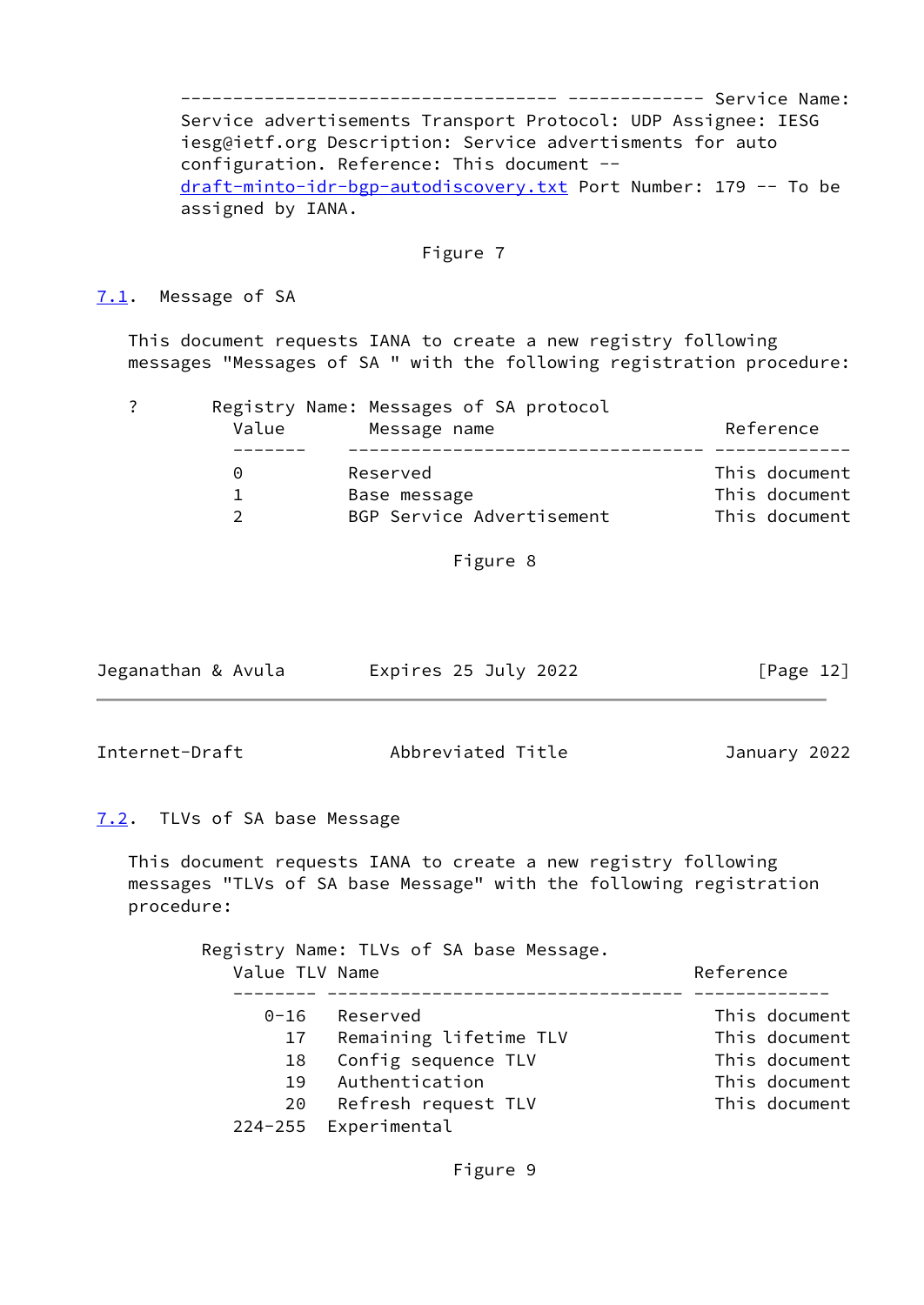# <span id="page-14-0"></span>[7.3](#page-14-0). TLVs of BGP service advertisement message

 This document requests IANA to create a new registry following messages "TLVs of BGP Service Advertisement" with the following registration procedure:

| ? | Value TLV Name | Registry Name: TLVs of BGP Services. | Reference     |  |
|---|----------------|--------------------------------------|---------------|--|
|   |                | $0-16$ Reserved                      | This document |  |
|   |                | 17 Local Address                     | This document |  |
|   |                | 18 Local IPv6 Address                | This document |  |
|   |                | 19 Security TTL                      | This document |  |
|   |                | 20 Security Authentication           | This document |  |
|   | 21             | TCP MSS                              | This document |  |
|   |                | 22 Link Address                      | This document |  |
|   |                | 224-255 Experimental                 | This document |  |
|   |                |                                      |               |  |

Figure 10

<span id="page-14-1"></span>[8](#page-14-1). Security Considerations

This security considerations for BGP [\[RFC4271](https://datatracker.ietf.org/doc/pdf/rfc4271)] apply equally to this extension for BGP session establishment.

 BGP sessions transport end points discovered over this protocol can be protected against various attacks by using authentication for packets as described in [Section 5.4](#page-11-2).

| Jeganathan & Avula | Expires 25 July 2022 | [Page 13] |
|--------------------|----------------------|-----------|
|--------------------|----------------------|-----------|

<span id="page-14-3"></span>Internet-Draft Abbreviated Title January 2022

 Usage of seqeunce number and authentication reduces likelihood of replay attacks. As the protocol is not connection-oriented, it makes it feasible to change authentication parameters for protocol messages. This further reduces the likelihood of replay-attacks.

<span id="page-14-2"></span>[9](#page-14-2). References

<span id="page-14-4"></span>[9.1](#page-14-4). Normative References

 [RFC2119] Bradner, S., "Key words for use in RFCs to Indicate Requirement Levels", [BCP 14](https://datatracker.ietf.org/doc/pdf/bcp14), [RFC 2119](https://datatracker.ietf.org/doc/pdf/rfc2119),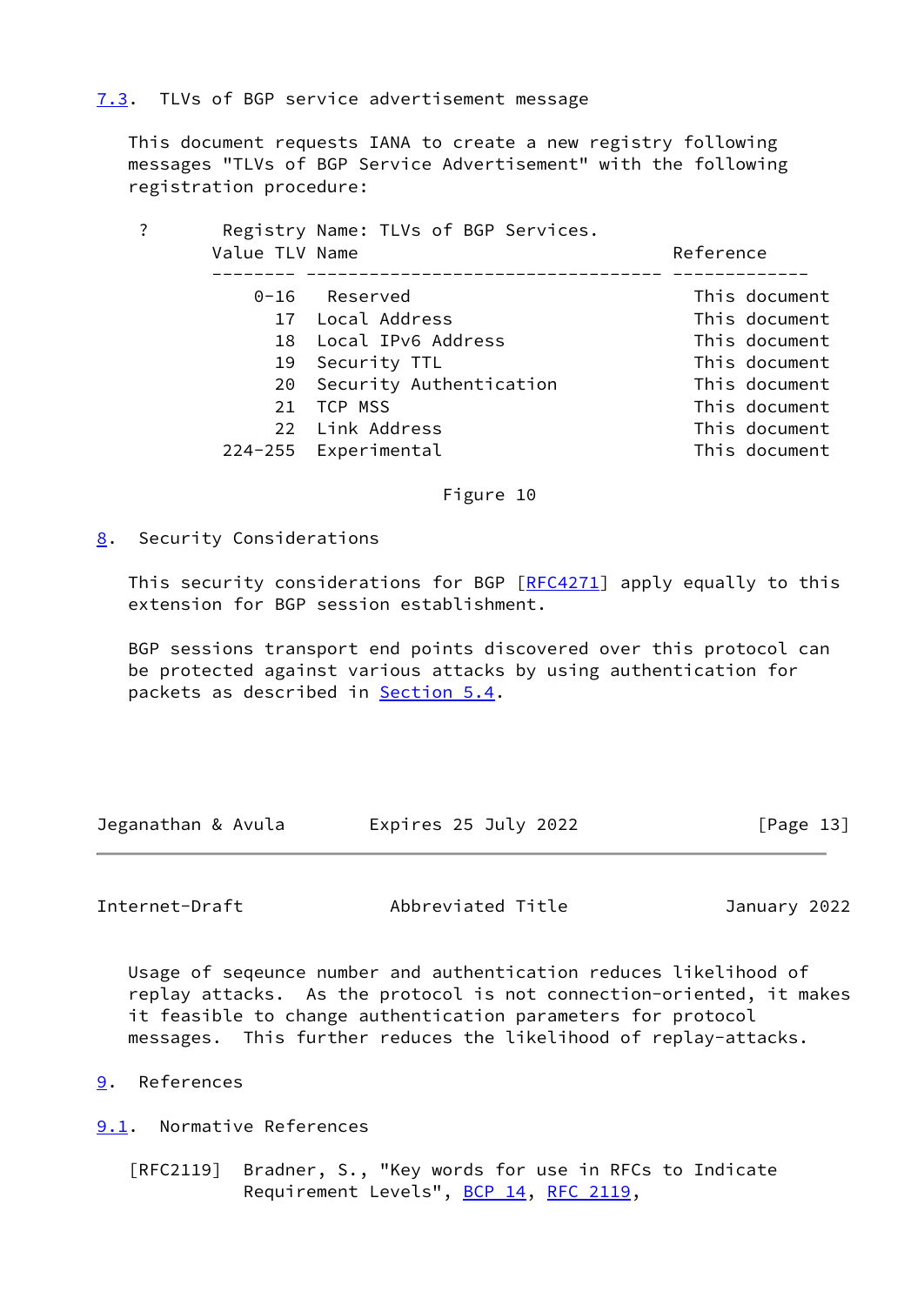DOI 10.17487/RFC2119, March 1997, <[https://www.rfc-editor.org/info/rfc2119>](https://www.rfc-editor.org/info/rfc2119).

<span id="page-15-0"></span>[9.2](#page-15-0). Informative References

[bgp-autoconf-considerations]

 Narten, T. and H. Alvestrand, "Guidelines for Writing an IANA Considerations Section in RFCs", [RFC 5226](https://datatracker.ietf.org/doc/pdf/rfc5226), DOI 10.17487/RFC5226, May 2008, <[https://datatracker.ietf.org/doc/draft-ietf-idr-bgp](https://datatracker.ietf.org/doc/draft-ietf-idr-bgp-autoconf-considerations/) [autoconf-considerations/>](https://datatracker.ietf.org/doc/draft-ietf-idr-bgp-autoconf-considerations/).

- [RFC2629] Rose, M., "Writing I-Ds and RFCs using XML", [RFC 2629](https://datatracker.ietf.org/doc/pdf/rfc2629), DOI 10.17487/RFC2629, June 1999, <[https://www.rfc-editor.org/info/rfc2629>](https://www.rfc-editor.org/info/rfc2629).
- [RFC3552] Rescorla, E. and B. Korver, "Guidelines for Writing RFC Text on Security Considerations", [BCP 72](https://datatracker.ietf.org/doc/pdf/bcp72), [RFC 3552](https://datatracker.ietf.org/doc/pdf/rfc3552), DOI 10.17487/RFC3552, July 2003, <[https://www.rfc-editor.org/info/rfc3552>](https://www.rfc-editor.org/info/rfc3552).
- [RFC4271] Rekhter, Y., Li, T., and S. Hares, "A Border Gateway Protocol 4 (BGP-4)", [RFC 4271](https://datatracker.ietf.org/doc/pdf/rfc4271), 2006, <<https://www.rfc-editor.org/rfc/rfc4271>>.
- [RFC5226] Narten, T. and H. Alvestrand, "Guidelines for Writing an IANA Considerations Section in RFCs", [RFC 5226](https://datatracker.ietf.org/doc/pdf/rfc5226), DOI 10.17487/RFC5226, May 2008, <[https://www.rfc-editor.org/info/rfc5226>](https://www.rfc-editor.org/info/rfc5226).

<span id="page-15-1"></span>[Appendix A.](#page-15-1) Additional Stuff

This becomes an Appendix.

Authors' Addresses

| Jeganathan & Avula | Expires 25 July 2022 | [Page 14] |
|--------------------|----------------------|-----------|
|                    |                      |           |

Internet-Draft Abbreviated Title January 2022

 Jeyananth Minto Jeganathan Juniper Networks Juniper Networks, 1133 Innovation Way Sunnyvale, CA 94089